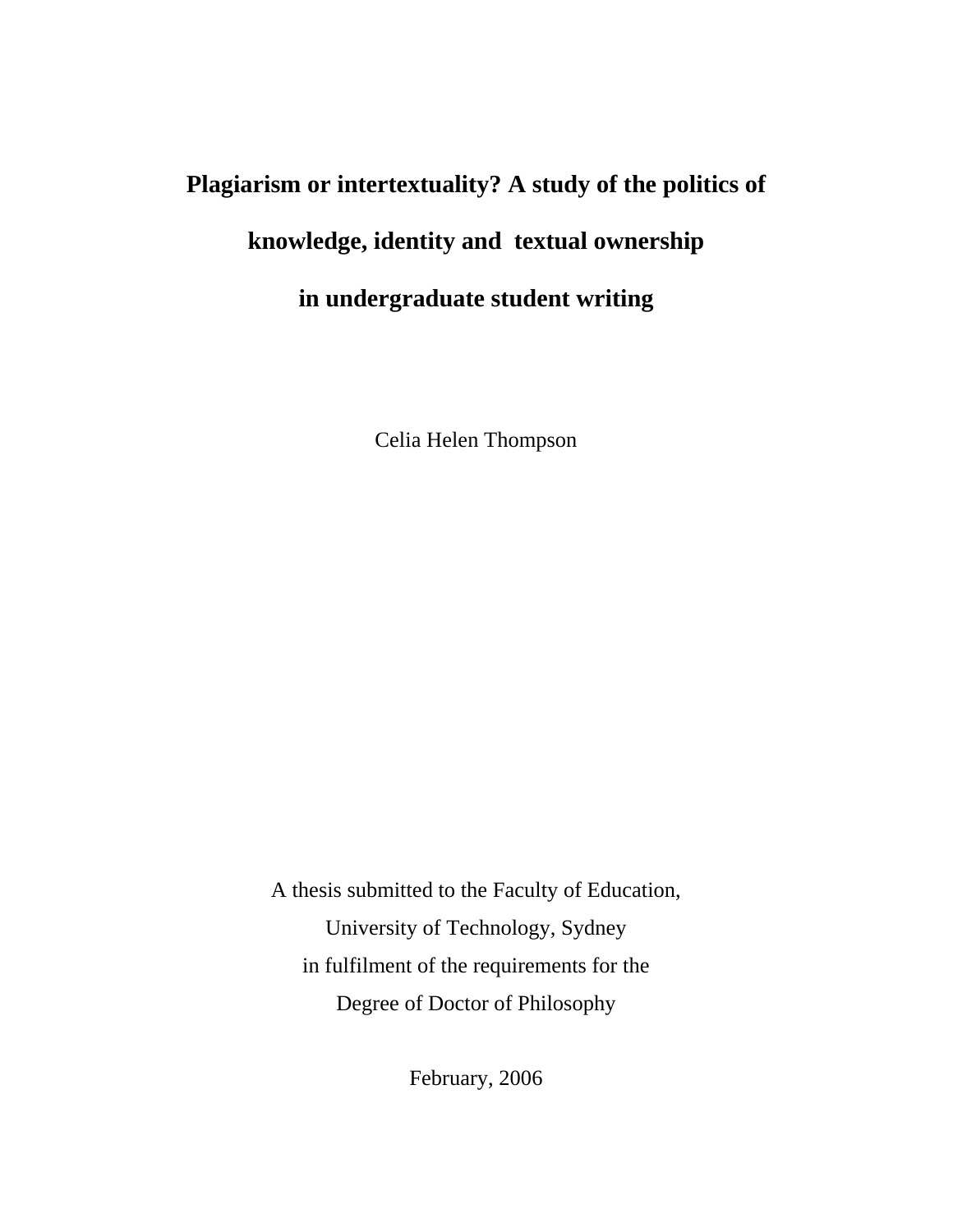#### **CERTIFICATE OF AUTHORSHIP**

I certify that the work in this thesis has not previously been submitted as part of the requirements for a degree, except as fully acknowledged within the text.

I also certify that the thesis has been written by me. Any help that I have received in my research work and the preparation of the thesis itself has been acknowledged.

In addition, I certify that all information sources and literature used are indicated in the thesis.

**Signature of Candidate** 

**\_\_\_\_\_\_\_\_\_\_\_\_\_\_\_\_\_\_\_\_\_\_\_\_\_\_\_\_\_\_\_\_\_\_\_\_\_\_\_\_\_\_\_\_**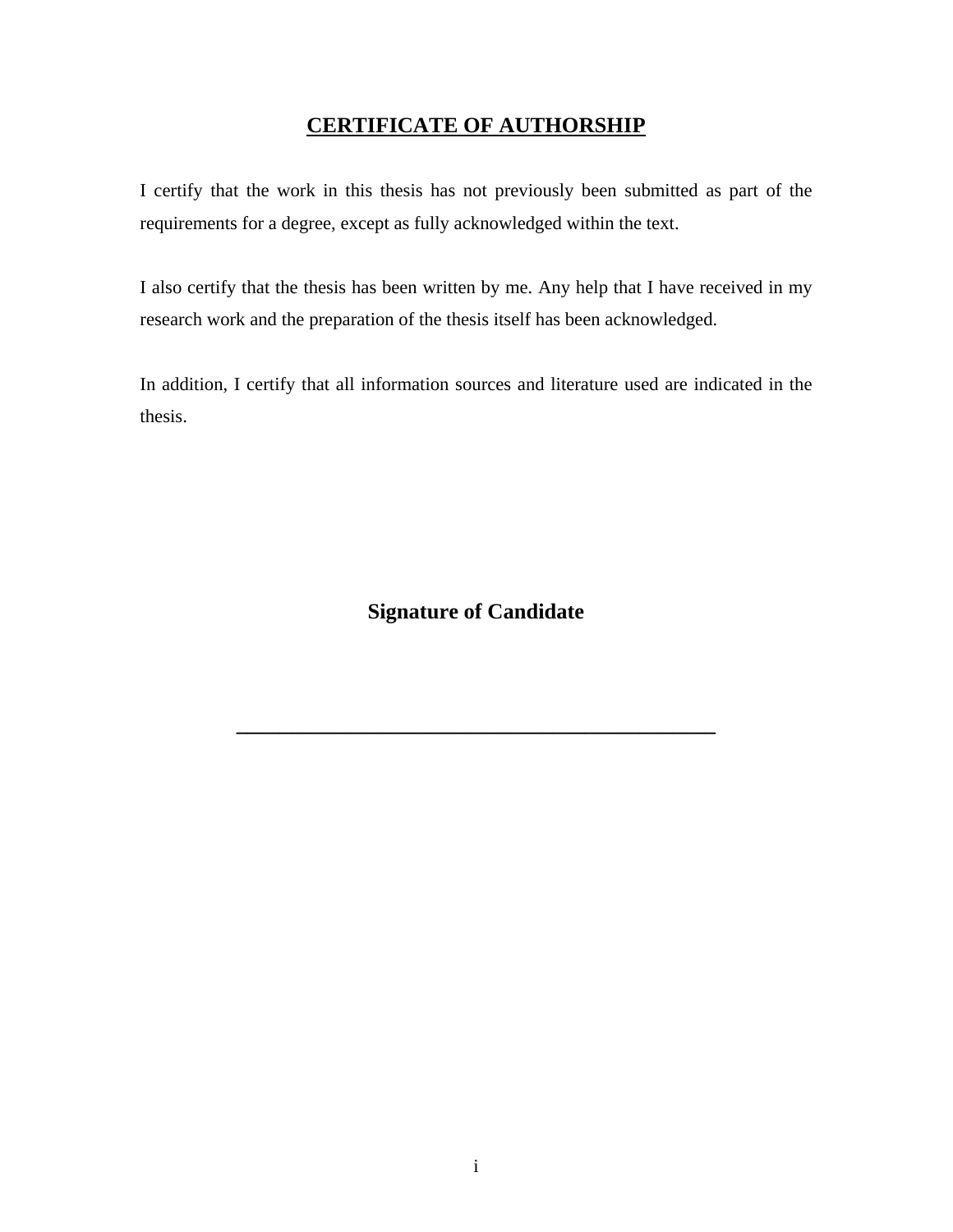#### **ACKNOWLEDGEMENTS**

This work is dedicated to the memory of my parents, John and Helen: It is they who first inspired in me a love of learning and to Derek and Ellen for travelling this journey with me.

I would first like to thank my supervisor Alastair Pennycook for his outstanding intellectual generosity and constant desire to push the boundaries of conventional thinking: I have been extremely fortunate to have such a mentor for the duration of this project. I would also like to thank Rana Chandrasoma for his contribution to our many discussions about how we could figure out how to deconstruct the concept of 'plagiarism' in order to go beyond its conceptual constraints.

Next, I would like to thank Brian Lynch for his advice and assistance on methodological questions. My thanks are also due to my friends and colleagues Suzanne Fegan, Anne Kanaris, Geoff Millar, Janne Morton, Steve Price, Neomy Storch and Joanna Tapper. They have acted as vigilant media watchdogs on plagiarism and have provided many hours of fabulous discussions relating to academic writing and thesis survival. The recent encouragement of my newly acquired colleagues in the Department of Linguistics and Applied Linguistics at the University of Melbourne has also been greatly appreciated.

Finally, my thanks go to all my friends and family who have never ceased to ask over the past seven years: 'Are you nearly finished?' Without them, the process would have been so much harder.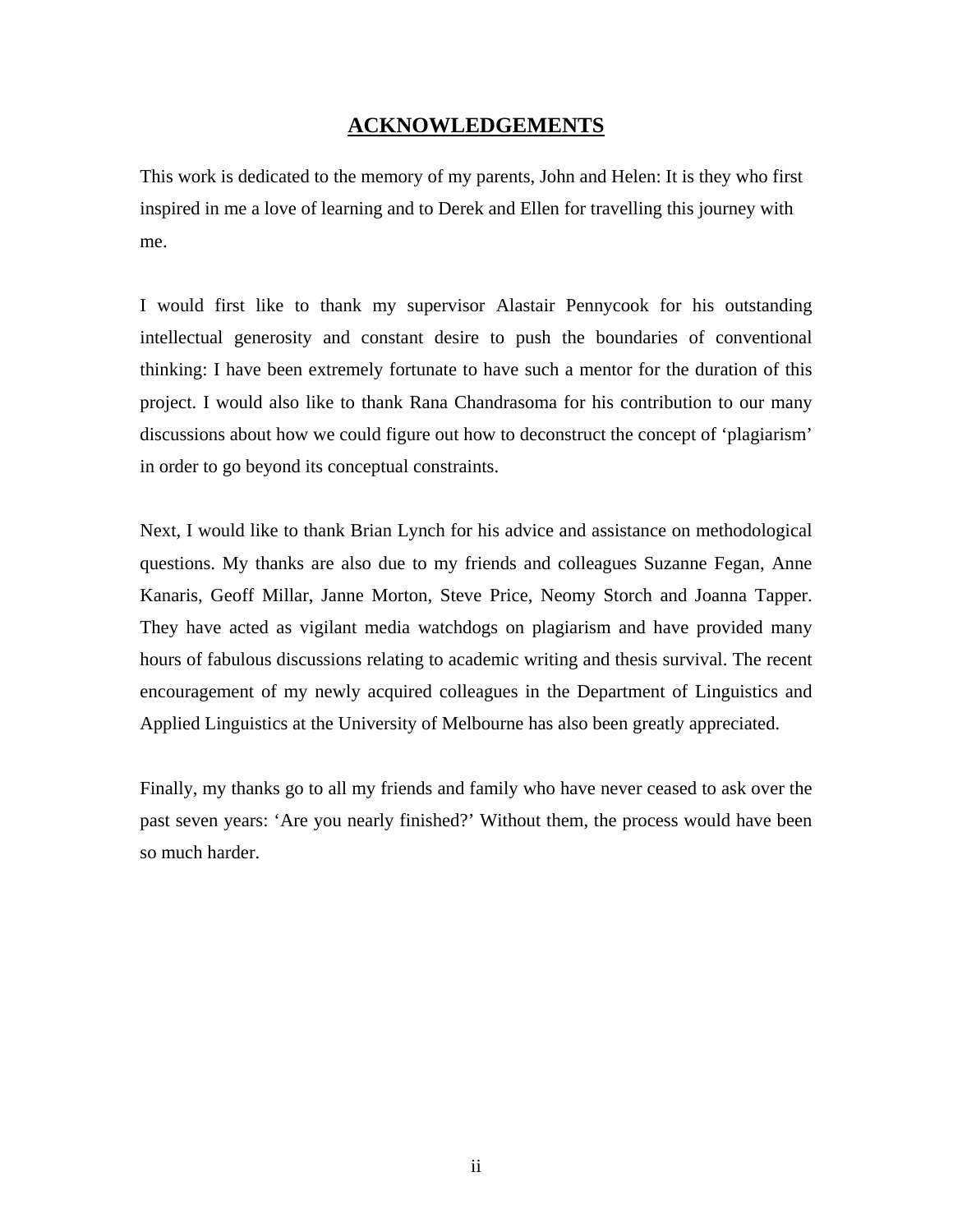#### **Table of Contents**

#### **1 Introduction** (pp. 1-14)

- 1.1 Background and rationale
- **1.2** Research aims and scope
- **1.3** Chapter outlines
- **2 Plagiarism, intertextuality and the politics of knowledge, identity and textual ownership: A theoretical overview**  (pp. 15-63)
- 2.1 Overview
- 2.2 Internationalisation, cultural politics and textual ownership
- 2.3 Plagiarism, 'cheating', using source materials and electronic textuality
- 2.4 Transgressive and non-transgressive intertextuality, patchwriting and critical pedagogies
- 2.5 Writer identities and authorship; Bakhtin's theory of 'dialogism' and Kristeva's 'subject-in-process(and)-on-trial'
- 2.6 Aims and summary of the key issues underpinning the current study
- 3 **Research design and methodology** (pp. 64-92)
- 3.1 Overview
- 3.2 Theoretical framework: A critical inquiry
- 3.3 Research design: A 'critical ethnographic' case study approach
- 3.4 Data analysis
- 3.5 Summary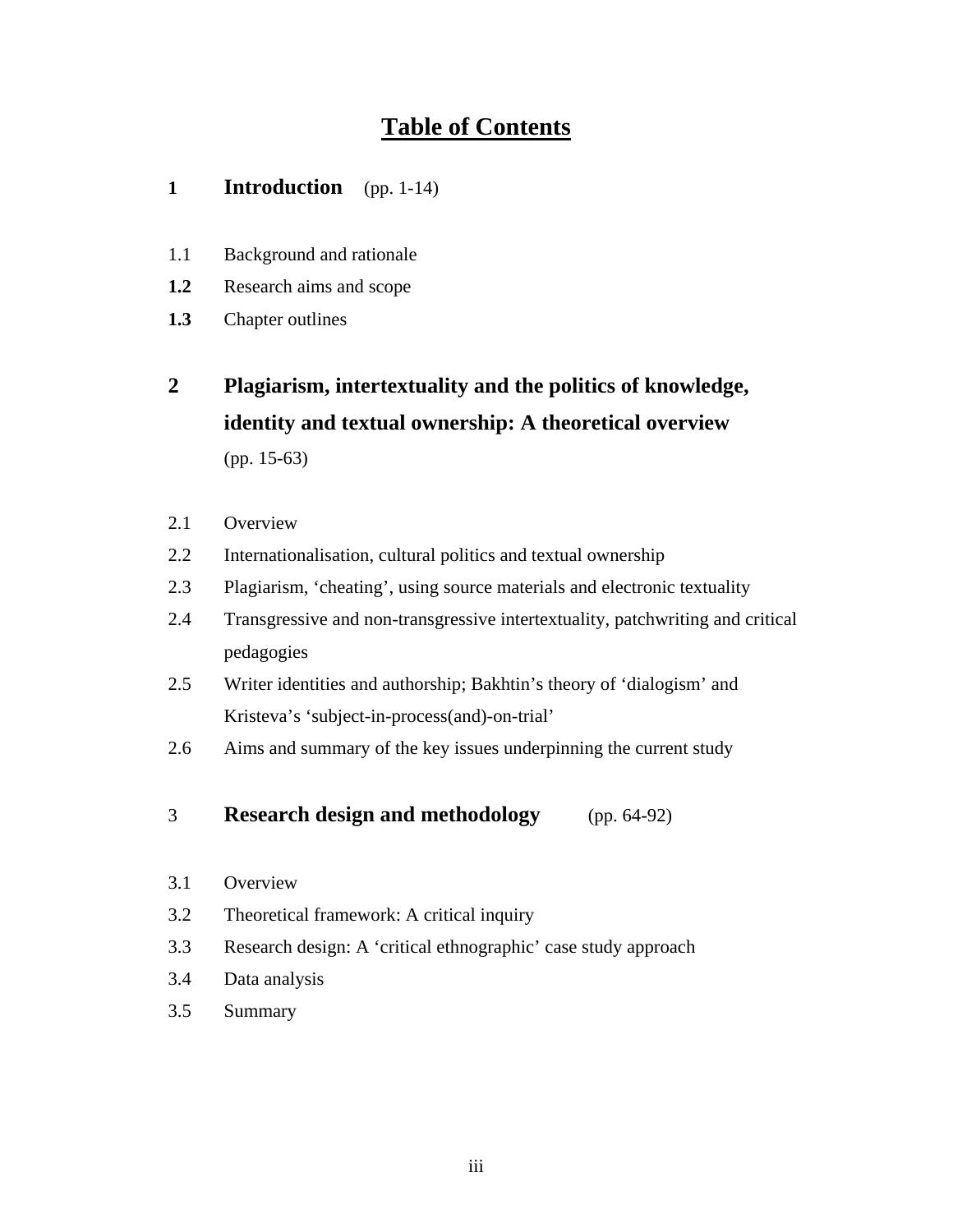#### **Table of Contents** (cont.)

# **4 'I feel this is not my type of essay': A study of alienation, conflict and resistance** (pp. 93-126)

- 4.1 Overview
- 4.2 Conflict and alienation: Frieda's loss of authorial presence in her writing
- 4.3 'Narrating against' the academy: Natalie's opposition to summarising and referencing the ideas of others
- 4.4 Concluding comments

# 5 **'Authority is everything': Conflicting subjectivities and authoritative texts** (pp. 127-153)

- 5.1 Overview
- 5.2 Conflict and ventriloquy: Elizabeth's quest for authorship and legitimacy
- 5.3 Tony's search for authority in his writing
- 5.4 Concluding comments

### 6 **The incommensurability of academic writing: 'Getting your voice in and your arguments straight'** (pp. 154-187)

- 6.1 Overview
- 6.2 Conflict and Kirsty's emergent authorship
- 6.3 'I think sometimes the words that come naturally to your mind are the ones you've read': Lily's struggle to 'get her arguments straight'
- 6.4 Concluding comments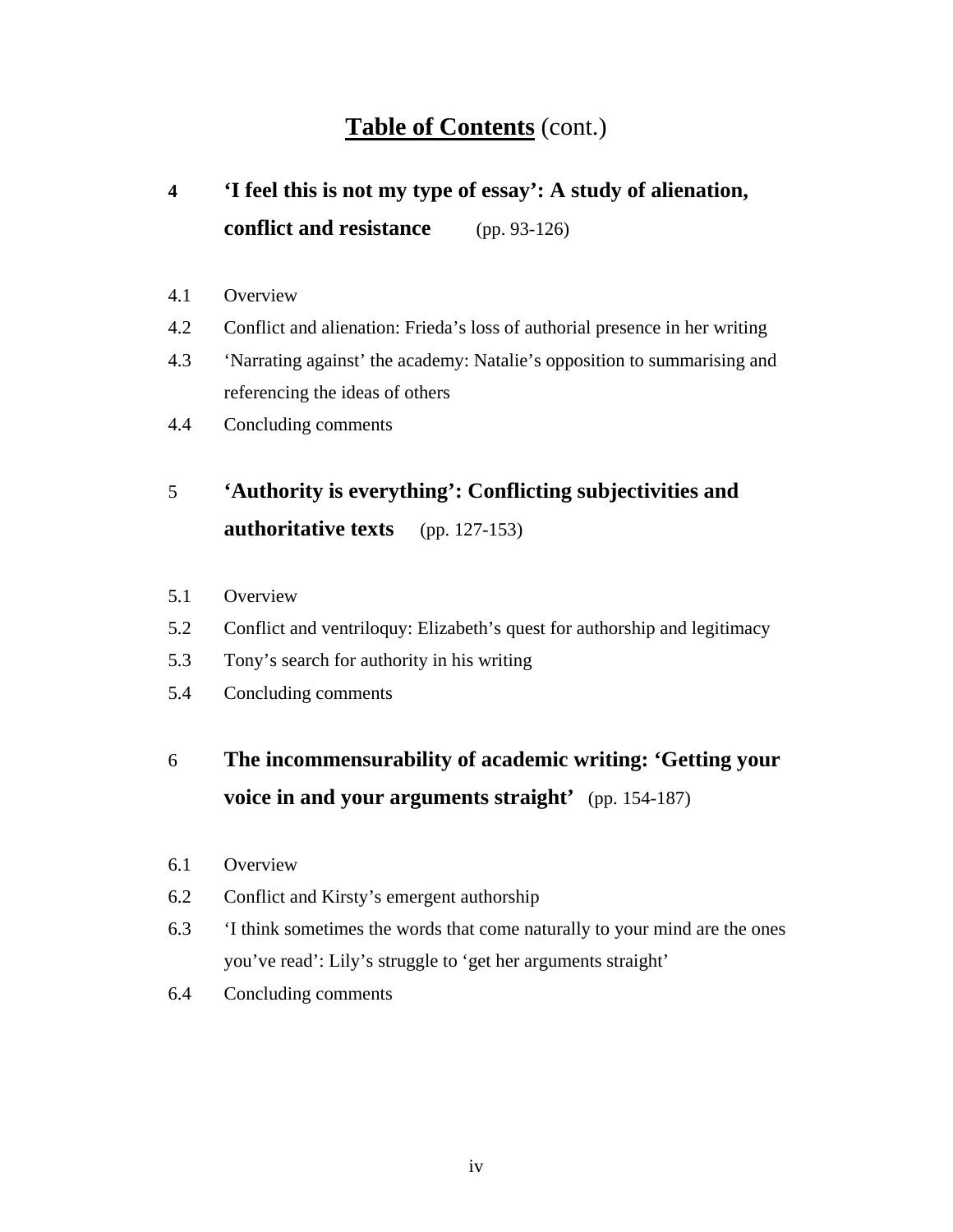### **Table of Contents** (cont.)

# **7 Intertextual scaffolding: 'The idea becomes your idea, but it's still his idea'** (pp. 188-220)

- 7.1 Overview
- 7.2 Susan's rejection of authorship in 'the subject position'
- 7.3 'If you don't know what the author say, you can't paraphrase it': Alan's struggle for textual ownership
- 7.4 Concluding comments

# **8 'It's about sharing': From demystification to expropriation**  (pp. 221-250)

- 8.1 Overview
- 8.2 Caroline's claims to ownership of the specialised language of Cultural Studies
- 8.3 From copying to authorship: Georgia's search for 'credibility' in her writing
- 8.4 Concluding comments

## **9 Understanding students intertextual writing worlds: Conclusions and reflections** (pp. 251-281)

- 9.1 Overview of the study
- 9.2 Power relations and the dialogic struggle to construct text/knowledge and authorial identity
- 9.3 Significance of the study for academic writing pedagogy
- 9.4 Future research possibilities
- 9.5 Personal reflections: The 'dialogic' thesis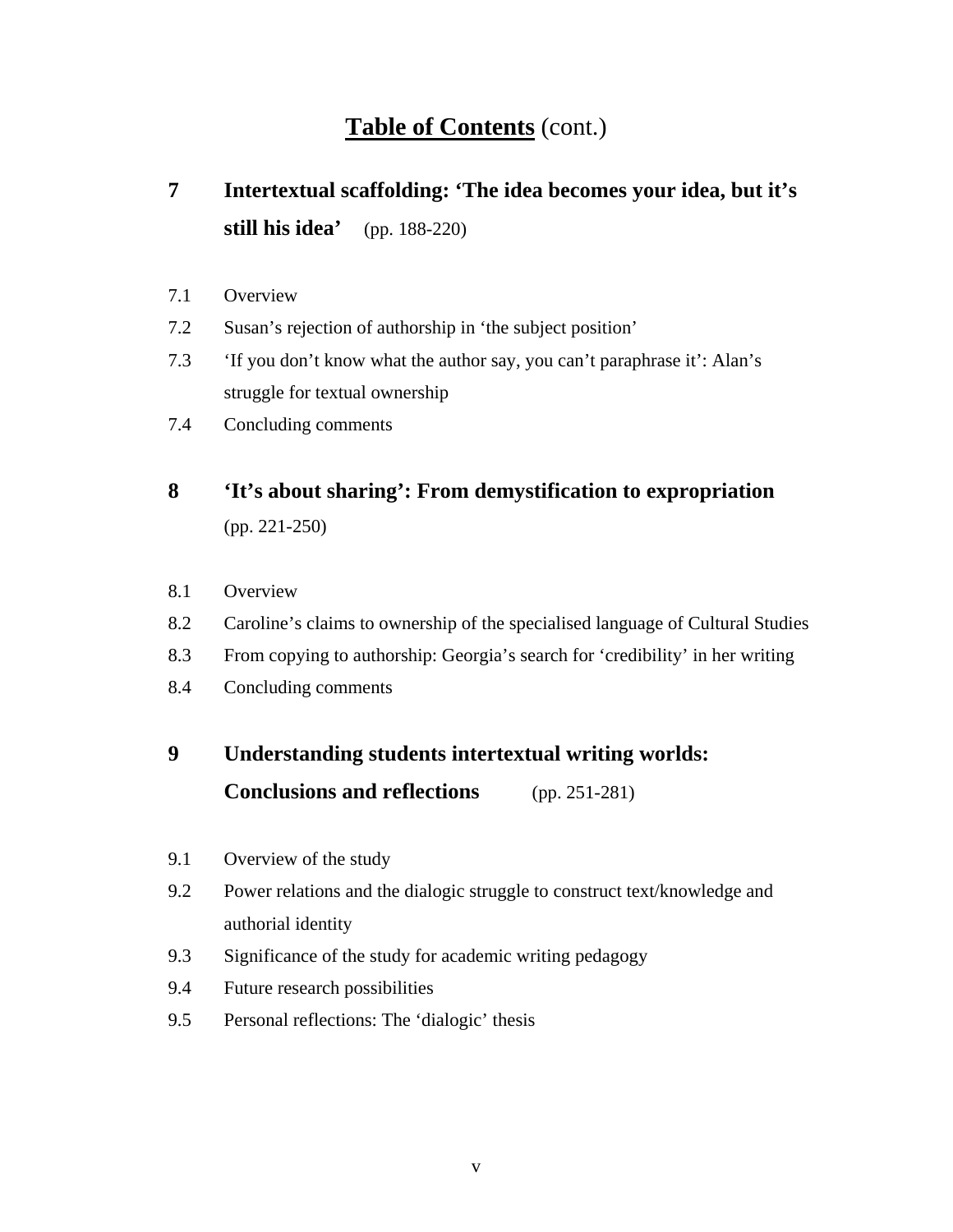**References** (pp. 282-298)

**Appendices** (pp. 299-322)

#### **List of Tables**

- Table 3.1: Data Analysis Stage Two: 'Writer-selves'
- Table 4a: Frieda and Natalie
- Table 4b: Daniel and Chris
- Table 4.1: Frieda's Assignment Extract 1
- Table 4.2: Frieda's Assignment Extract 2
- Table 4.3: Frieda's writing compared with Ma (1996)
- Table 4.4: Frieda's Assignment Extract 3
- Table 4.5: Natalie's writing compared with Carr & Fusi (1981)
- Table 4.6: Natalie's writing compared with Perez-Dias (1993, pp. 228-229)
- Table 4.7: Natalie's writing compared with Perez-Dias (1993, p. 229)
- Table 5a: Elizabeth and Tony
- Table 5b: Luke and Leila
- Table 5.1: Elizabeth's Assignment Extract 1
- Table 5.2: Elizabeth's Assignment Extract 2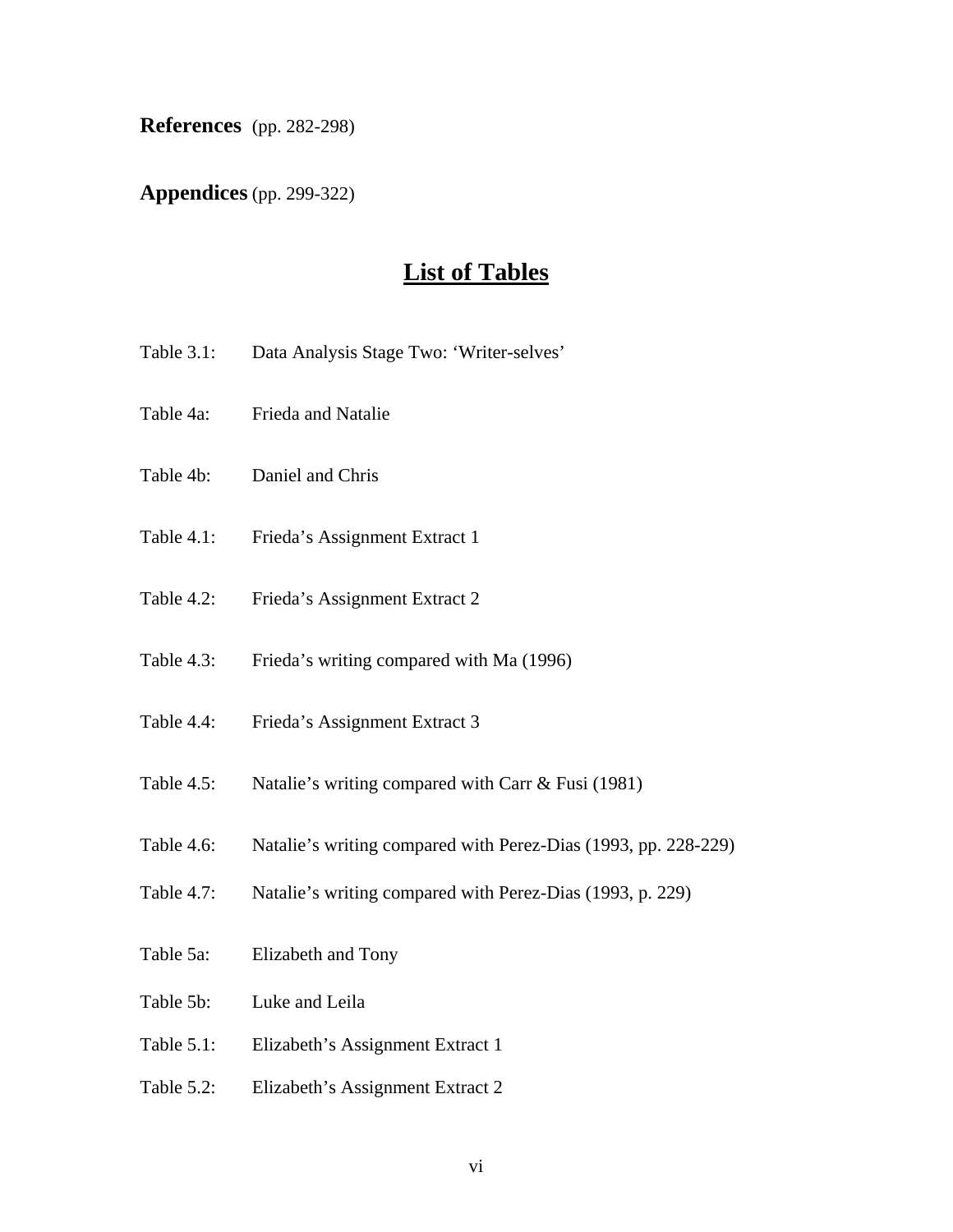#### **List of Tables** (cont.)

- Table 5.3: Tony's Assignment Extract 1
- Table 5.4: Tony's Assignment Extract 2
- Table 6a: Kirsty and Lily
- Table 6b: Rodney and Shelley
- Table 6.1: Kirsty's Assignment Extract 1
- Table 6.2: Kirsty's Assignment Extract 2
- Table 6.3: Kirsty's Assignment Extract 3
- Table 6.4: Kirsty's Assignment Extract 4
- Table 6.5: Lily's writing compared with Craig et al. (1994, p. 11)
- Table 6.6: Lily's writing compared with Craig et al. (1994, p. 10)
- Table 6.7: Lily's writing compared with Curtis (1994, p. 48)
- Table 6.8: Lily's writing compared with Curtis (1994, p. 47)
- Table 7a: Susan and Alan
- Table 7b: Theresa and Ron
- Table 7.1: Susan's Assignment Extract 1
- Table 7.2: Susan's Assignment Extract 2
- Table 7.3: Susan's writing compared with Moran (1995, p. 148)
- Table 7.4: Susan's Assignment Extract 3
- Table 7.5: Alan's Assignment Extract 1
- Table 8a: Caroline and Georgia
- Table 8b: Ben and Celine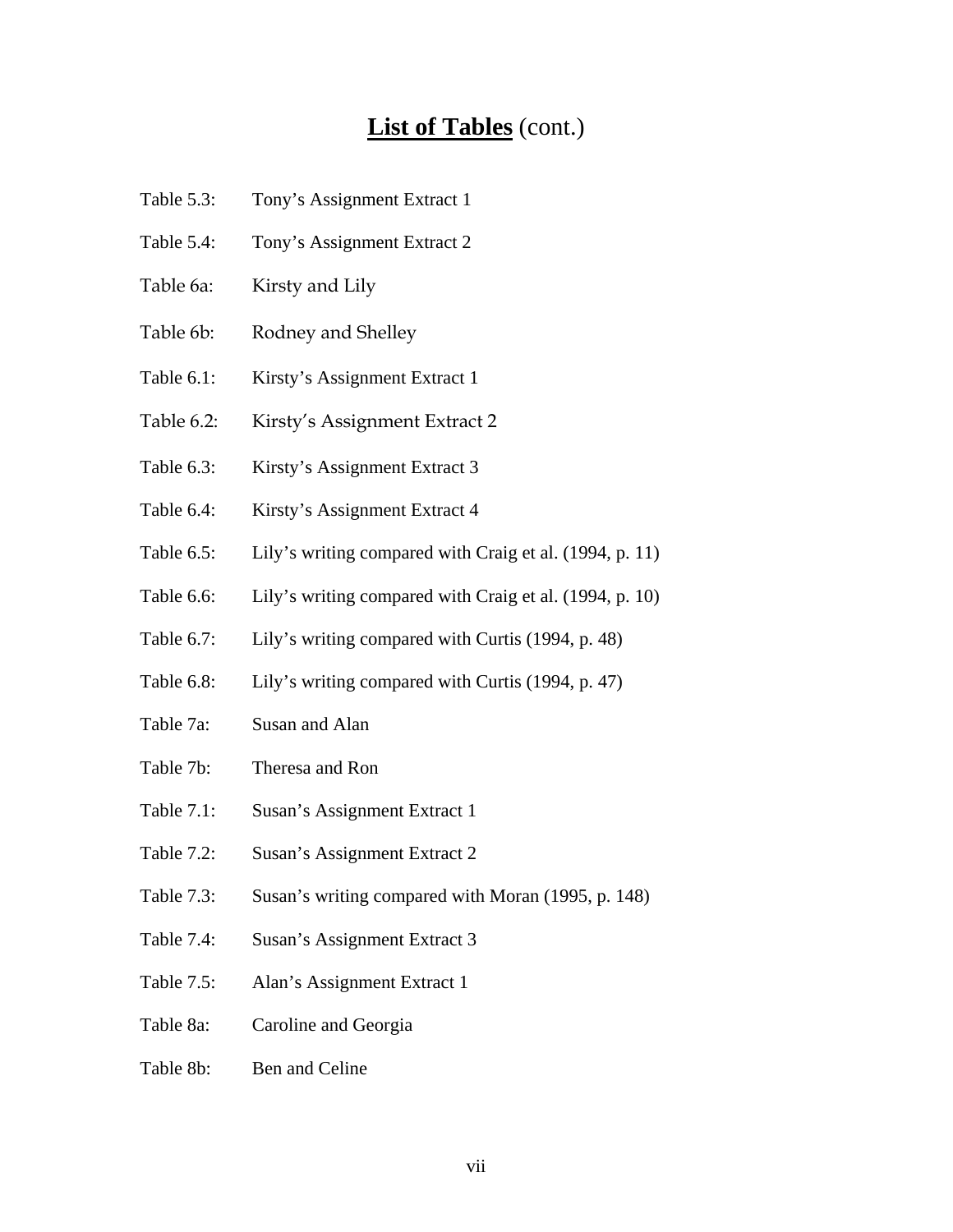Table 8.1: Caroline's Assignment 1, Extract 1 compared with Bignell (1997, p. 42)

### **List of Tables** (cont.)

- Table 8.2: Caroline's Assignment 1, Extract 2
- Table 8.3: Caroline's Assignment 2, Extract 1
- Table 8.4: Georgia's Assignment, Extract 1
- Table 8.5: Georgia's Assignment, Extract 2
- Table 8.6: Georgia's Assignment, Extract 3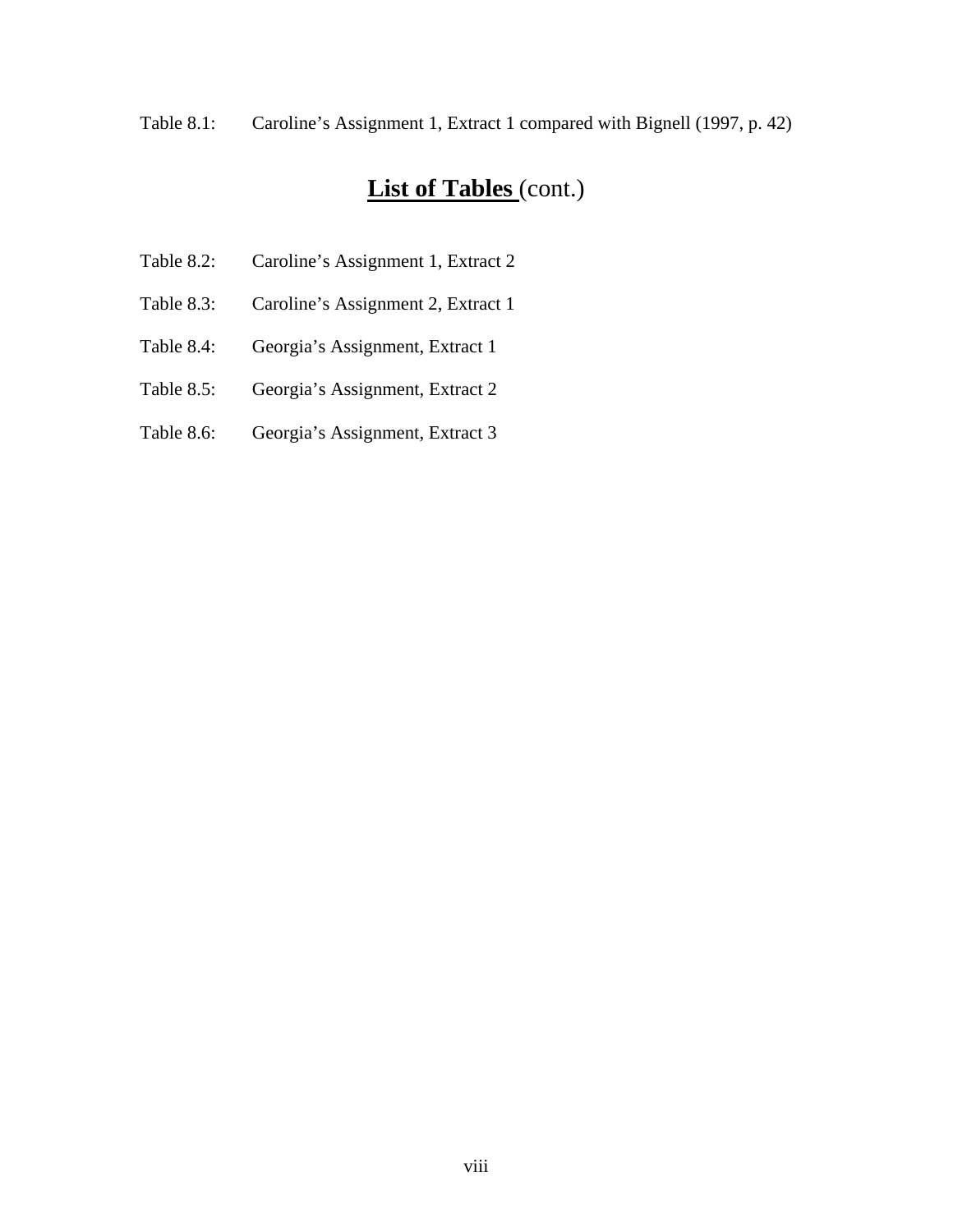#### **Abstract**

Interest in plagiarism continues to generate debate both in the media and in the context of the academy. Opinions continue to differ not only about how plagiarism can be defined, but also about the nature of its causes and its possible solutions. Most universities have now developed websites to address the difficulties experienced by both students and staff in ascertaining exactly what kind of writing practices might constitute plagiarism. However more often than not, such websites tend to give undue emphasis to the mechanics of referencing and universal notions of 'academic honesty' in order to make their point. Little or no attention is given to providing well-developed guidelines on what constitutes 'common' knowledge, which is especially relevant currently given the growing cultural diversity of contemporary university classrooms. In addition, discussions about writer identity and authorship seem to be totally absent. This silence on such matters needs to be tackled as a matter of urgency.

I have adopted a 'critical ethnographic' case study approach to this doctoral study in order to investigate how undergraduate university students from diverse language and disciplinary backgrounds have used the words and ideas of others in their written research-based assignments. The responses of academic staff to these students' writing practices have also been explored. Three different sources of data from ten students and ten academic staff have been collected in order to allow for data analysis from multiple perspectives through a process of triangulation.

Bakhtin's concept of *dialogism* (1981, 1984, 1986), Kristeva's writings on intertextuality and the *subject-in-process-and-on-trial* (1986a, 1986b, 1986c, 1996) and Howard's work on *patchwriting*, textual ownership and writer development (1992, 1995, 1999) have been central to the construction of the analytical framework used in this study.